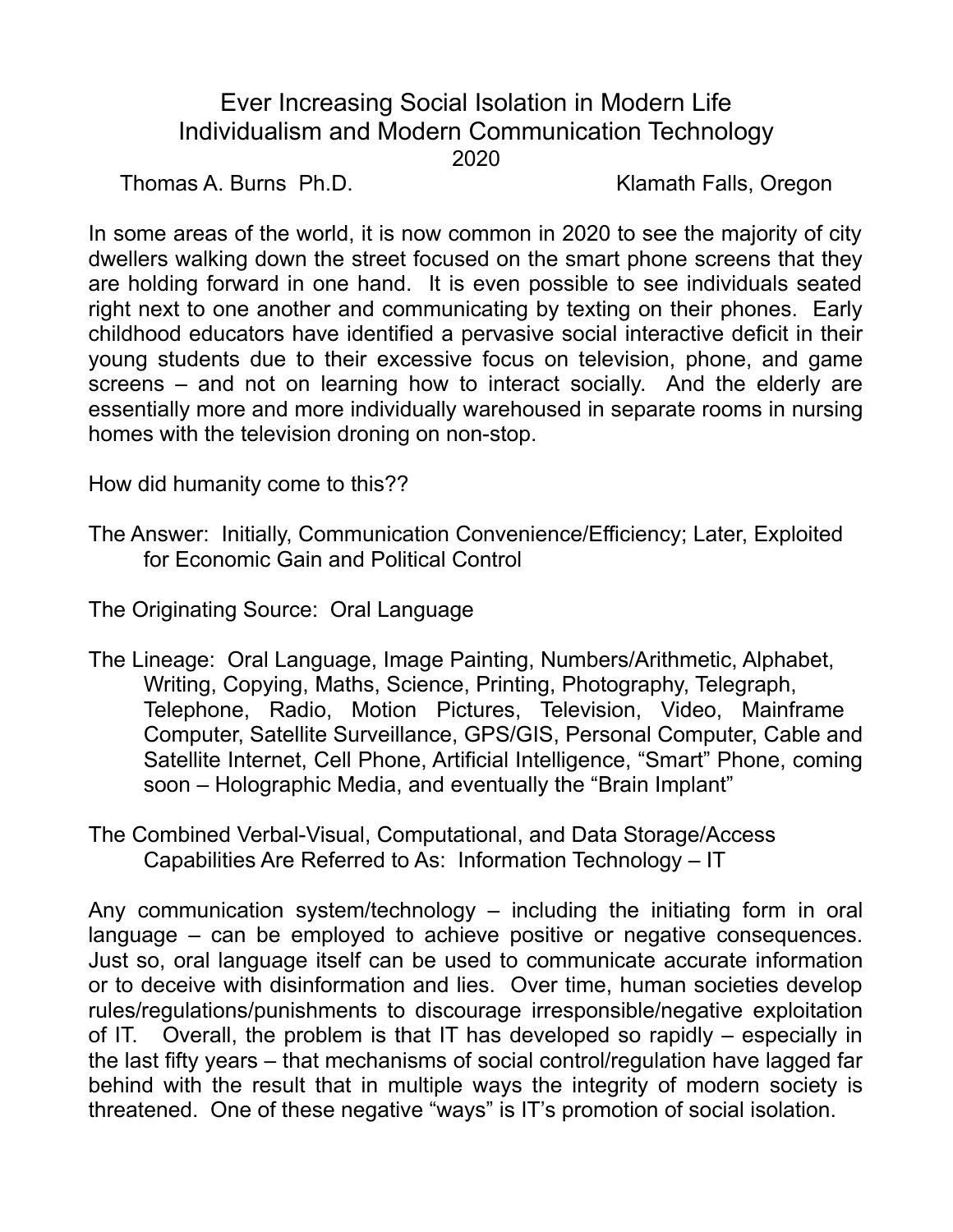The development of IT over the long term has paradoxically on the one hand supported and promoted the growth of tribes into enormous complex societies, and on the other hand encouraged individualistic/self-interested values and weakened social connectedness, interpersonal relations, and community at all levels. Why is this the case? On the positive side, more and more efficient communication and calculation makes it possible to successfully manage larger and larger groups of people who can be engaged in a great many specialized occupations. These capabilities can result in social progress – greater security and a "higher" standard of living. On the negative side, as human societies have grown from bands to city states to nations to empires, the citizens have come to know one another more and more impersonally instead of personally in many roles over lifetimes. As impersonal relations become the norm, citizens evolve to be just one step removed from strangers to one another, with the result that they are inclined to be more and more reserved and competitive rather than cooperative and helpful with one another. This condition is compounded by the fact that diversity in the citizenry in complex societies – differences in class, race, dress, language, ethnicity, religion, education, etc. – accentuates the tendency among citizens to regard other citizens in impersonal/ competitive terms. In short, even in democratic societies, impersonally related citizens focus more and more on their individual success/happiness/gain – individual values, and less and less on their responsibility to cooperate with, share, and contribute to their societies – communal values.

So, as communication/information technology "advances," it serves to bring humans together in larger and larger societies at the same time that it works to pull these same humans apart – converting personal relations into impersonal relations – cooperation into competition, communal values into individual values. And in the most recent stage of this developmental process, individualistically oriented citizens become more isolated as the electronic form of IT – with its "sifting" algorithms – draws them more and more into a narrower and narrower virtual reality rather than into a more inclusive, social interactive reality. The overall result: social interactive isolation in what otherwise seems to be a flood of virtual connectedness.

The negative consequences of increased social isolation due to evolving IT is very significant in itself. But this negative impact is greatly compounded as a result of the current failure by most representative democracies to screen information that is offered to the public on social media platforms for its reliability. Isolation with reliable information is problematic enough; but social isolation with low quality information is a recipe for generating extreme social problems.